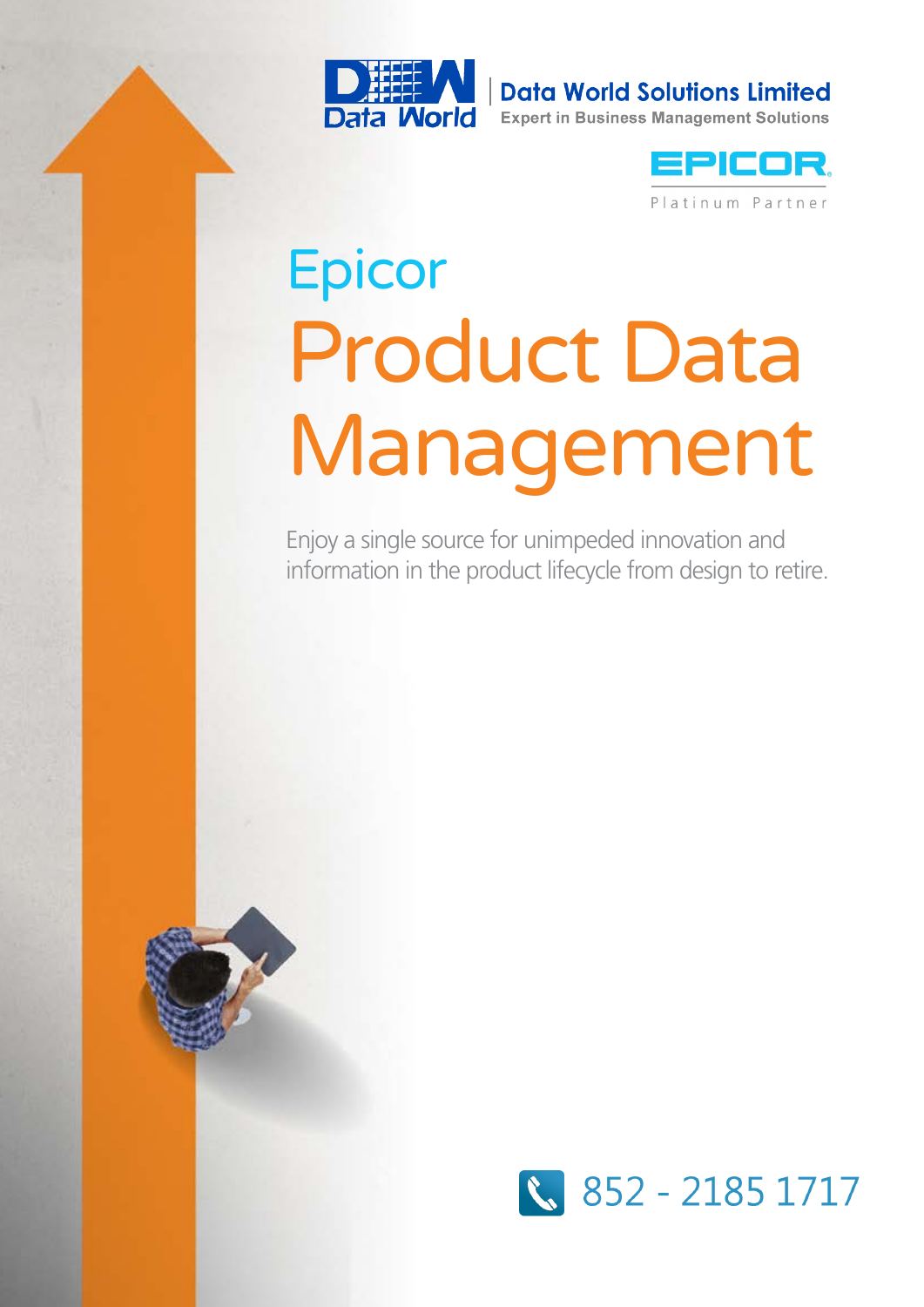## Product Data Management

Epicor Product Data Management (PDM) serves as a central knowledge repository for process and product history. PDM promotes integration and data exchange among all enterprise users who interact with products—including project managers, engineers, salespeople, buyers, and quality assurance representatives.

Epicor offers a solution that manages the powerful information traditionally contained in engineering documents, plant floor routings, change orders, sales orders, and quality documentation within a single solution that is easily shared across the enterprise.

Promoting collaboration throughout the value chain, Epicor PDM provides a complete end-to-end solution to manage all aspects of a product's lifecycle, enabling enterprises to control the enormous amount of electronic documents they produce.



- **Bill of Materials**
- **Routings**
- Product Costing
- $\blacktriangleright$  Engineering Change and Revision Control
- Product Lifecycle Management
- $\blacktriangleright$  Product Configuration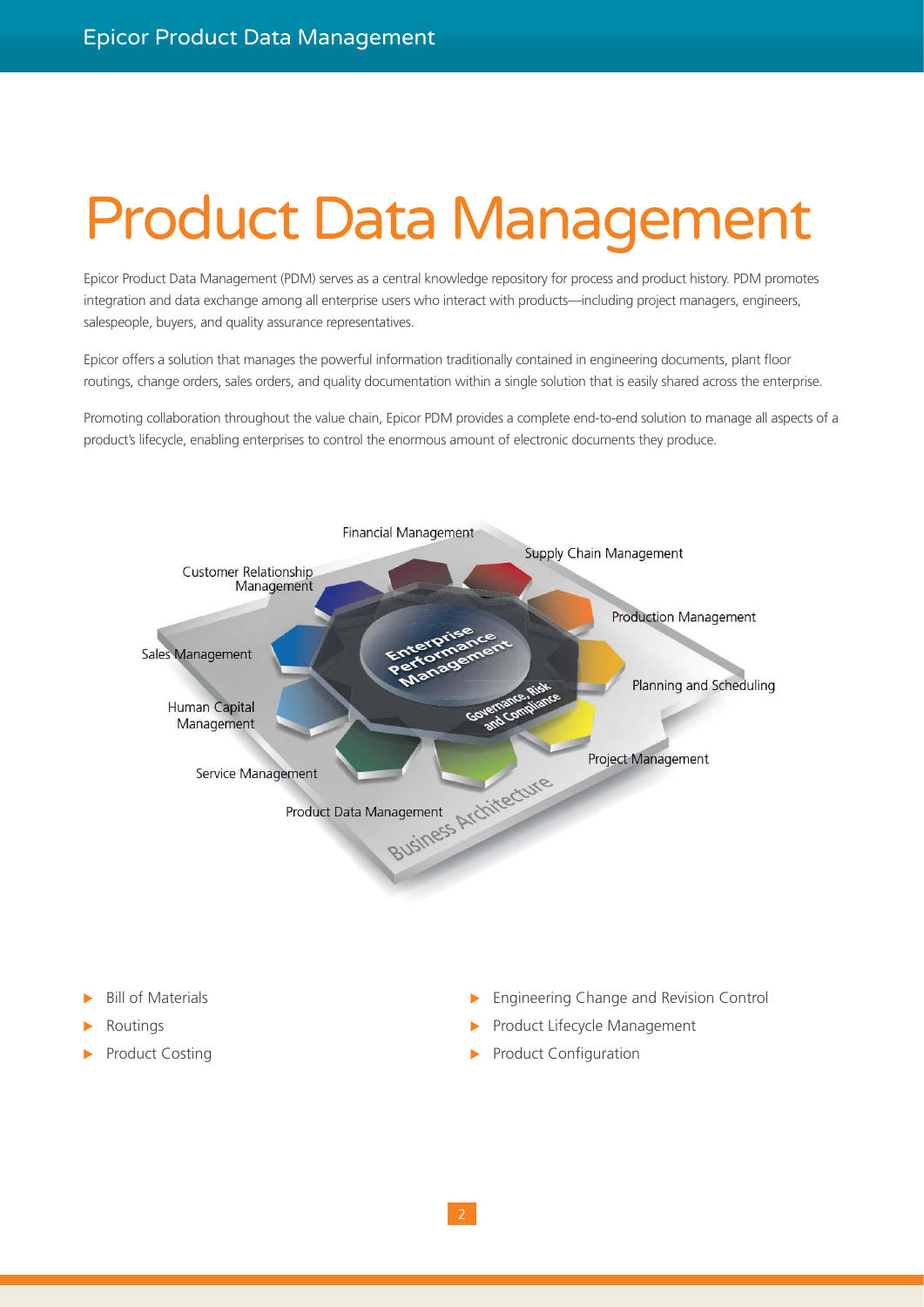## Bill of Materials (BOM)

Epicor supports traditional BOM management with single-level part formats that recognize the materials and components required to build end parts. In addition, Epicor introduces multilevel BOM management that incorporates not only singlelevel components and material requirements, but also internal and external routing steps for complete end assembly visibility, planning, scheduling, and costing. Epicor introduces visual engineering technology with indented tree structures and dragand-drop BOM management.



*Use the Engineering Workbench to build a visual view of a new bill of materials, accessing similar structures and revision levels.*

## Methods of manufacturing

Manage product BOM and routings in one central location. Part specific methods of manufacturing are controlled through engineering and offer drill-down functionality to lower level subcomponents along with material and routing components required for each.

## Drag-and-drop interface

Use a simple tree interface to easily drag-and-drop components, operations, or direct materials from another BOM, quote, or previously run job.

## Visual BOM display

Easily see the structure of a product, including multilevel components and subcomponents.

## Same-as-except

Manage BOMs easily with "get detail" functionality that enables the user to pull an existing method of manufacturing for a product and make modifications for future runs or similar products.

## Alternate BOM

Use alternate BOMs to predefine multiple BOM structures for the same part with perhaps material or component substitutions. In a multi plant environment, BOMs at the plant level facilitate choices of where to build the part using plant appropriate methods. Optionally have several BOMs within a plant for the planner to choose the most cost-effective build.

## Expansive part number

Use up to 50 characters in part length for a part number. System settings optionally designate maximum length of the part ID used.

## Reference designators on BOMs

Reference designators provide the ability to store multiple reference designators on BOMs. Also offers explosion reports by component and by reference designator from quotes, jobs, and the engineering workbench.

## Document linking

Link product specific documentation (e.g., electronic drawing and machine instructions) for easy access and document control using document management.

## Costs Stored

Besides material costs, additional costs for manufactured parts (e.g., labor, burden and subcontracting) are stored and monitored within the BOM structure.

## Cost replace

The cost replace function rolls up costs from the BOM and updates the finished goods inventory file.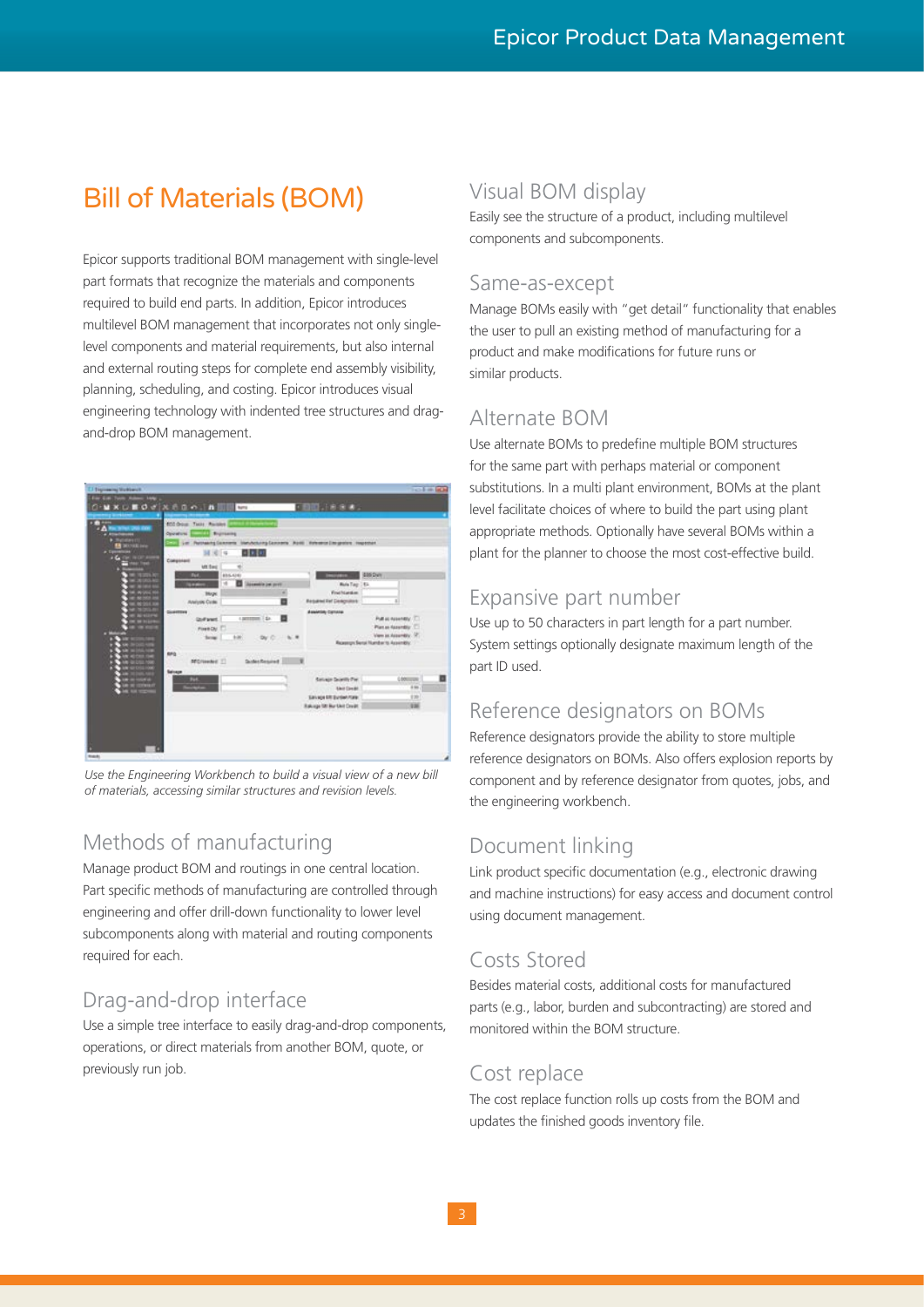#### Requirements reporting

A summarized material option, in addition to the standard indented BOM requirement report, is available to provide total requirements for each material.

## Critical path view

Easily view the critical path for the product.

#### Phantom structures

Stock assemblies in inventory or maintain phantom assembly structures, giving you the flexibility to process complex jobs without having to first establish a complete BOM.

## **Routings**

Detailed routings facilitate planning, scheduling, and costing of products more efficiently. Everything needed to produce a product is managed in one central location.

Managing changes to routings is simplified. Changes are automatically communicated to the plant floor execution system and operators have online visibility of the latest routing production notes as well as standards and resource requirements.

## Methods of manufacturing

Manage product BOM and routings in one central location. The part-specific method of manufacturing is controlled through engineering and offers drill-down functionality to lower level subcomponents along with material and routing components required for each.



*Build a visual view of a routing for a new part using the integration to other engineering information and the drag-and-drop interface.*

## Easy to use interface

Easily understand, navigate and revise even the most complex, multilevel routing in the tree structure of the engineering workbench. Free up engineers to focus on constructing the most cost-effective build. Quickly build new routings and easily modify existing routings using the Epicor drag-and-drop engineering tools.

## Expedite engineering

Streamline engineering by modifying existing methods for sameas-except quotations and production runs. Enable engineers to begin with an existing method of manufacture from the methods master, a quote or job, then modify it for the project at hand with the Epicor "get details" functionality.

## Alternate routings

Define and maintain multiple routings or material substitutions under a single part number. In a multi plant environment, alternate routings at the plant level facilitate choosing where to build the part using plant appropriate methods.

## Flexible production standards

Manage and measure jobs using traditional time-based production standards including:

- Pieces per hour
- Hours per piece
- Pieces per minute
- Minutes per piece
- Operations per hour
- Fixed hours
- Operations per minute

## Dimensional planning

Plan by volume and quantity using dimensional planning that is not time constrained.

## Daily capacity

Add flexibility to your planning with daily production rates that are quantity-based rather than time-based.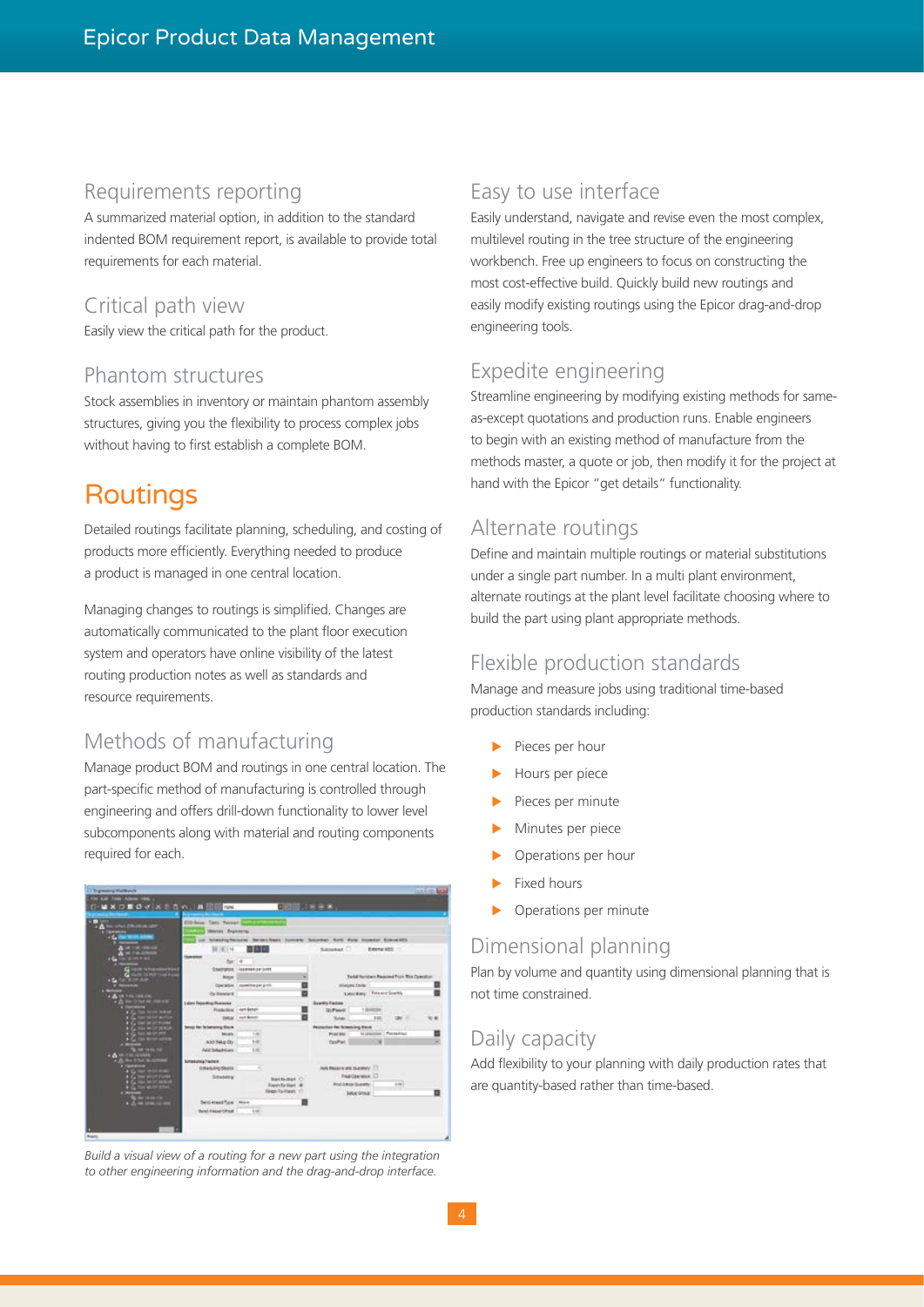## Resource planning

Allow the system to automatically pick or schedule the resource to be used or call out the specific resource at the time of planning. Routings can indicate general resource groups needed.

## Plan as assembly

Use Plan as Assembly to plan lower component manufacturing parts without the need to include them in the full assembly structure. This feature enables complex planning for Multilevel complex parts with components that are typically stocked.

## Capability planning

With APS you can specify a capability of a resource and allow the scheduling engine to determine the specific resource based on availability of the capability or skill level.

## Default operation standards

Enter new routings quickly and easily using default operations and operation standards for resources.

## Decimal precision

Built to manage the needs of precision manufacturers, the production standard field has 10 characters behind the decimal point.

## Production and setup cost

Perform cost analysis of production separately from setup. This enables tight cost control of these key functions.

## Fixed and variable burden

Assign resource-specific or variable burden based on the optimization of the schedule and available resources.

## Subcontracting services

Include outside services in routing steps for accurate planning of costs and lead-time. Communicate with purchasing, shipping and receiving, as well as production management for full visibility of subcontracting operations.

## Online routings

Communicate the latest routing changes to the shop floor efficiently with the electronic work queue.

#### Document management

Epicor drag-and-drop attachments support the ability to manage and view attachments against any record or application process. With respect to BOMs, additional functionality exists to allow attachments linked to end Products and components to automatically flow to production planning and eventually the production floor, ensuring strong control of product and process documentation at each product revision and production run. Attachments at the record level would typically provide information, drawings, documentation, or context specific to that record. All attachments can be secured using standard rolebased security.

## Microsoft SharePoint® repository

Document management and attachments capability also offers the use of a Microsoft SharePoint document repository. This provides document versioning, check-out and check-in support, and facilitates integration to other document management systems.

## Engineering Change and Revision Control

Achieve control and consistency in your engineering change and revision process. Engineering Change and Revision Control is designed to enable engineering change management, multiple revision control of products, engineering workflow management, and offers detailed cost analysis of products during the engineering process.

## Engineering workbench

Give engineers an area to manage all engineering tasks related to the modification, review and approval of assemblies, including: full revision updating and control, check-out procedures, security, engineering change orders, BOM maintenance, what-if BOM maintenance, what-if cost rollups, adding parts, placing parts on hold, and product routing maintenance. The engineering workbench also enables engineers to drill into all related information (e.g., jobs, inventories, sales orders, and quotes).

## Engineering approval

Enforce the approval of a method before it can be pulled into a job or quote.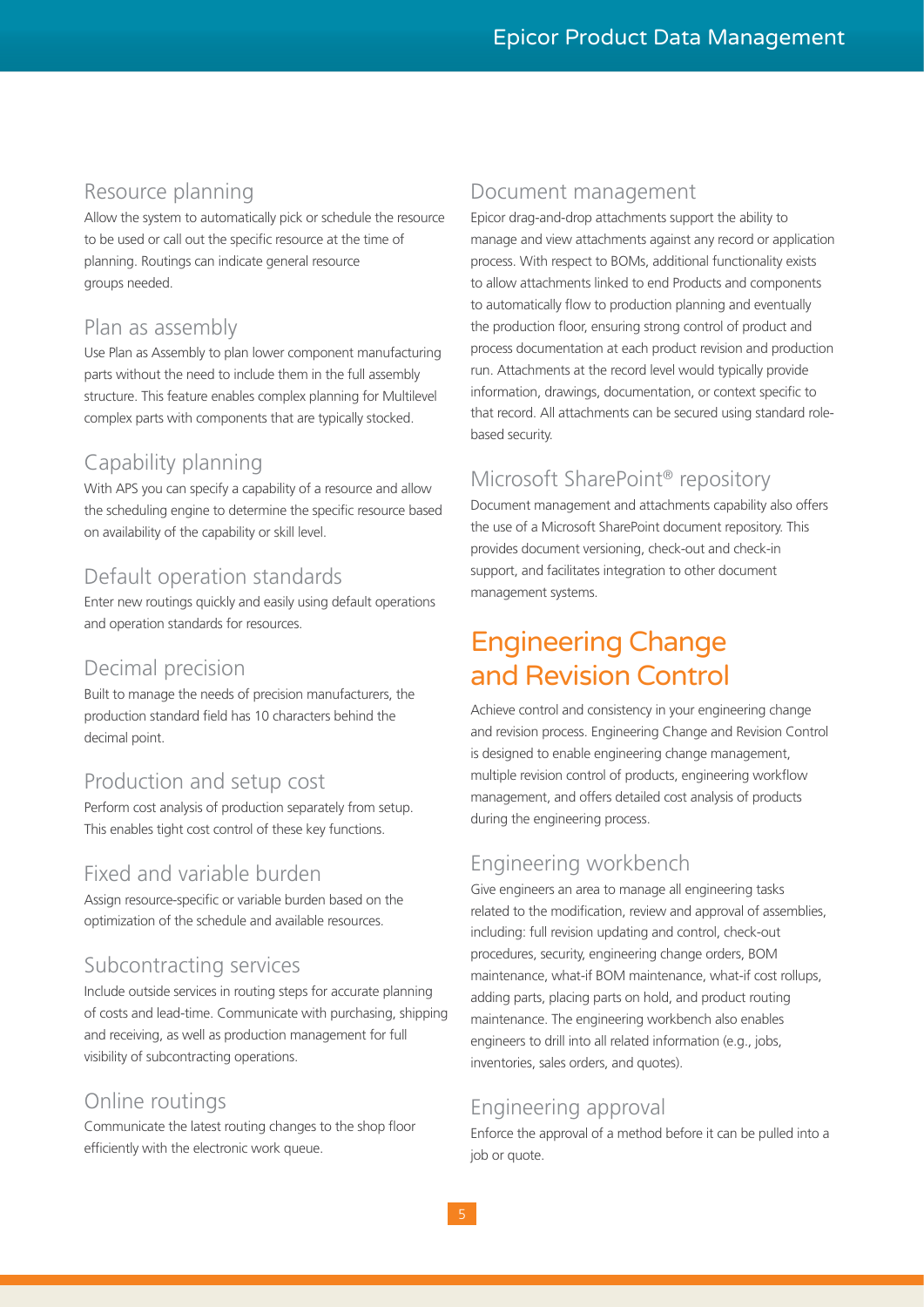## Multiple revision capabilities

Store and manage every revision of a product individually along with effectivity dates, historical change, and audit logs.

## Revision effectivity

Manage revision by effectivity date.

## Powerful search

Look for previously used parts by creating a quick wild card search of all parts in the system.

#### Revision control

Employ complete revision tracking of fields that you specify, including an audit trail of date, user ID, and description of the change.

#### Revision compare

Dynamically and visually compare product methods for product plans that change before the product is complete. Easily compare methods of manufacturing for any part to a quote or job for the part and visually see the changes highlighted in color.

## Engineering workflow

Automatically assign and route the work needed to process changes as well as the process for engineering new products. Tasks are tightly embedded into the system ensuring that transactions can only be updated if the task is at the right status.



*Closely manage the engineering approval process with defined workflow.*

## Where-used

By displaying every product or assembly in which a specified component is used, you are able to identify those parts that would be affected by a design change or material substitution being considered.

#### Mass replace/delete

Efficiently update all BOM structures when engineering changes occur.

## Express check-out

Use express check-out, designed for quick-change environments, for quick check-in and check-out of parts.

## CADLink for Epicor

CADLink for Epicor increases the speed of engineering data flowing from the engineer's desktop to the rest of the business, in particular procurement and manufacturing. The solution is designed to streamline the entire product development process. With CADLink for Epicor, engineers push forward BOM revisions to Epicor ERP with a click of a button without leaving their familiar CAD environment. CADLink for Epicor eliminates all the burdens of disparate systems, allowing engineers to focus more on what they do best; engineering.

Driving ERP synchronization, CADLink for Epicor enables engineers to search capabilities of their Epicor ERP system for existing part numbers using either part number or description. Users can also search for part parameters such as class code, product group, and UOM directly from within the CADLink interface. CADLink for Epicor displays BOM data discrepancies between CAD models and ERP data and offers online changes. When revisions are complete, CADLink saves item revisions bi-directly to and from the CAD system and Epicor ERP. CADLink for Epicor is available with major CAD systems. ECN Manager is available for integrated change processing.

CADLink is also capable of handling purchased parts. It allows you to add purchased part numbers and other data directly from within the CAD environment. You can add, view, and edit non-CAD modeled parts, such as paints, consumables or packaging, to the ERP BOM for inventory or costing purposes. This gives engineers an ability to review the complete BOM and not just the components modeled in the CAD.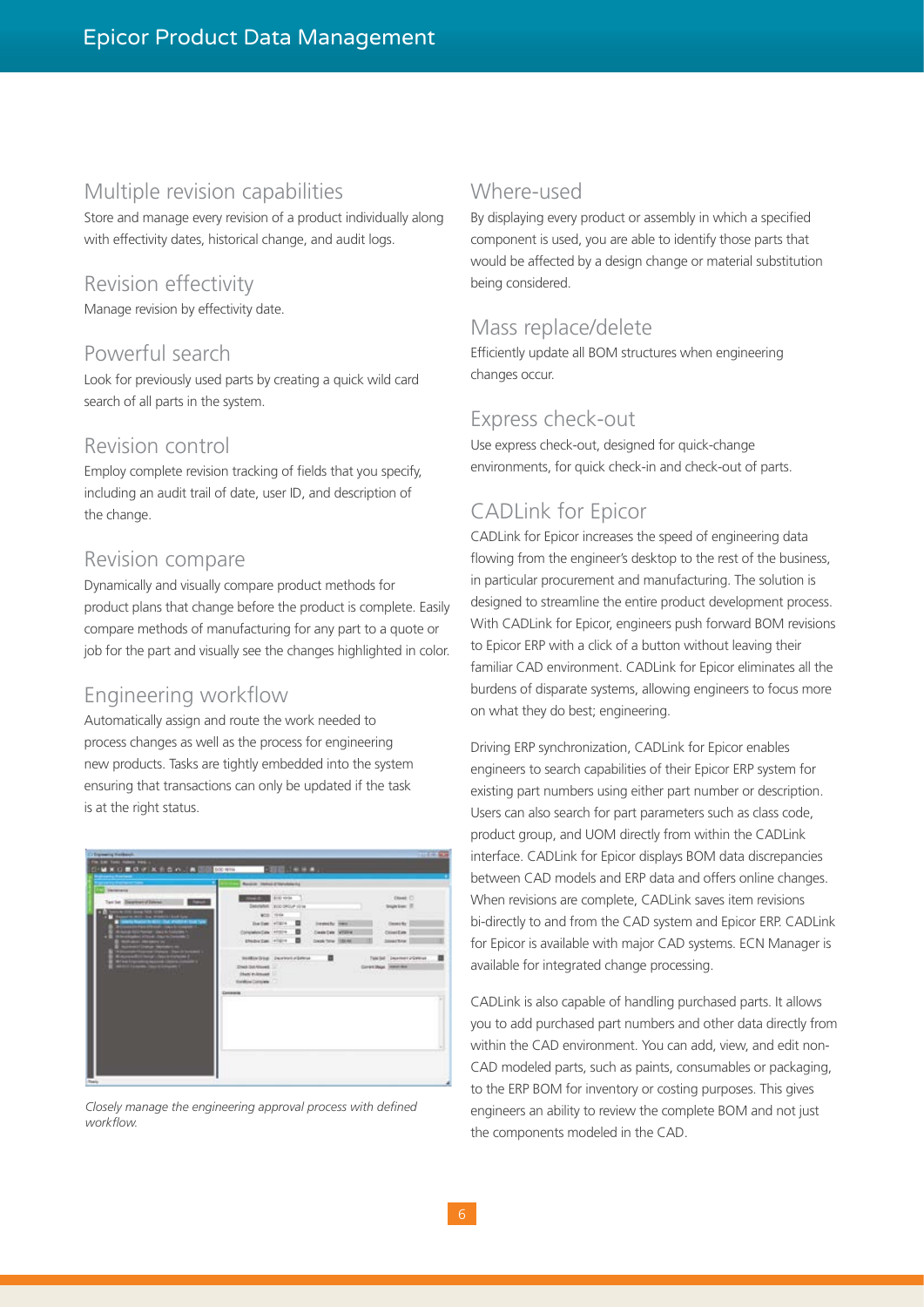## Product Lifecycle Management

Epicor Product Lifecycle Management (PLM) serves as a central knowledge repository for process and product history, and promotes integration and data exchange among all enterprise users who interact with a product. Epicor PLM manages all documentation associated with a product throughout its entire product lifecycle, and includes full integration with more than 12 computer aided design (CAD) systems as well as various electronic design automation (EDA) systems. Epicor PLM is particularly useful for companies that:

- $\blacktriangleright$  Design what they manufacture
- Want standardized methodologies around work flow
- Use CAD or EDA systems
- Use drawings to produce a quote or an order

Epicor PLM provides an electronic vault where documents can be securely stored and where access and versioning can be tightly controlled. The type of sophisticated document management that PLM offers is critical for those organizations that need excellent audit tracking and control of all documents across the enterprise. PLM also provides advanced document search and retrieval functionality. Increase your productivity by more efficiently managing the product life cycle—from design to end-of-life.

## Electronic vault

Epicor PLM contains a secure vault, a product knowledge repository that holds documents in a password protected electronic data vault accessible only via the PLM system.

## Document security

Provide a tight level of security. Control who can view or access documents. Protect your specifications, CAD models, drawings, e-mail messages and NC programs from loss or unwarranted access.

## Check-in/check-out

Prevent users from altering documents that are currently checked out by other users.

## Engineering change order (ECO) processes

As many 3D models as desired and any number of derived technical drawings of one or more CAD systems can be assigned to each part. Epicor PLM supports the entire product change order management. All changes to CAD models or drawings are documented in a change history. History entries include date, change reason, and user. Additionally, processes defined using Epicor PLM Workflow assures change order control, from the beginning of the modification to the final release. All part master data, characteristics, and the change history journal are transferred and documented in the title block of the respective drawings. Upon further modifications this data is updated automatically. Additionally, the bill of material can be inserted into the drawing.

## Search capabilities

Search and retrieve by multilevel classification, key fields, or graphically navigate through a document hierarchy.

## Document viewing

Preview drawings or documents, enabling your engineers to quickly view a large drawing without downloading it to their CAD system.

## Document relationship

Maintain relationships of documents to parts, projects, customers, and more. View the relationships between parts and documents (as well as document contents) via a structured tree view, so engineers can quickly see the impact and use of all documents.

Export or Import Documents: Documents can be retrieved from Epicor PLM's protected electronic vault for external processing. At any time later, they can be checked in again. While checked out, drawings are labeled as 'locked,' avoiding any modification conflicts.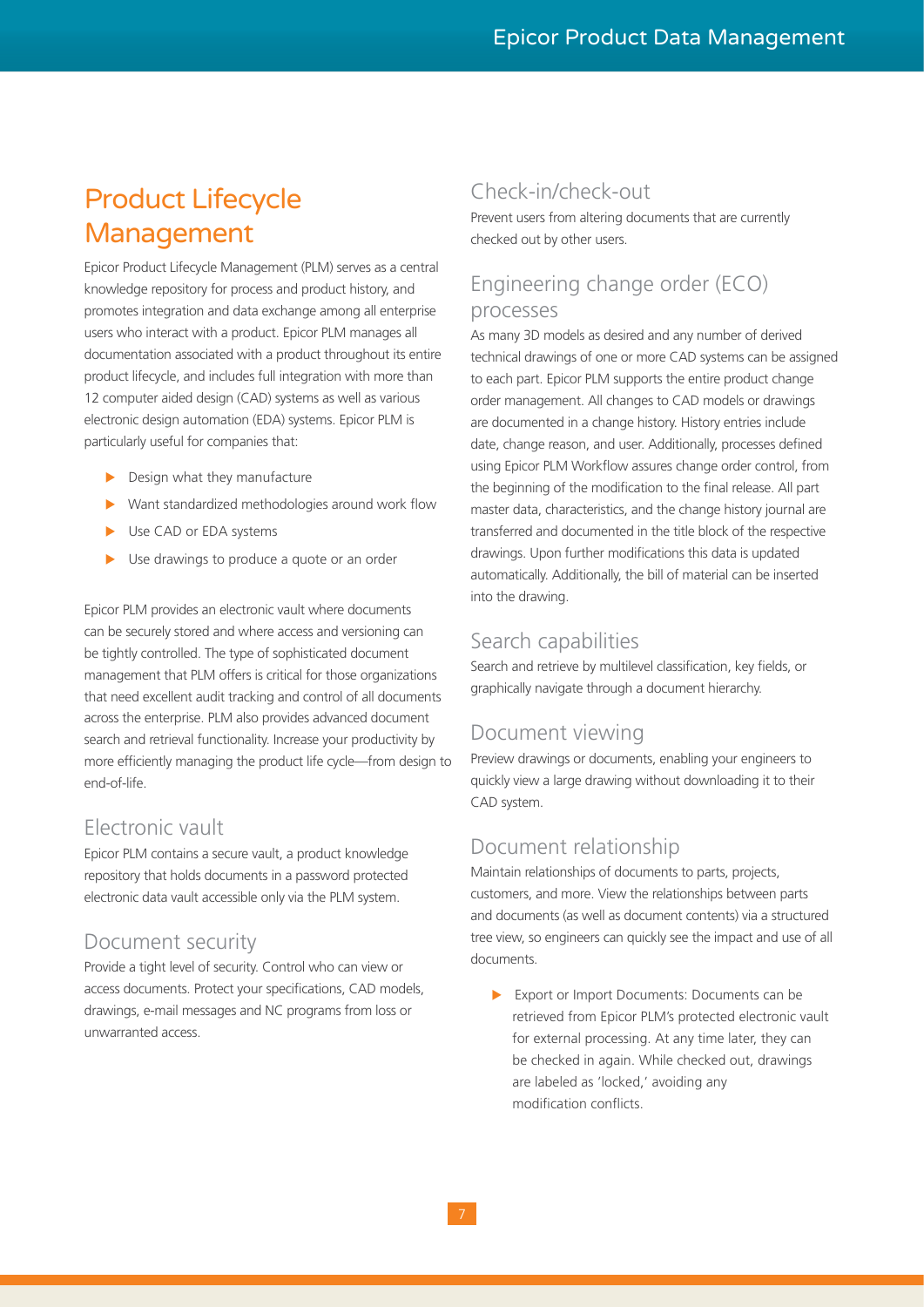- $\blacktriangleright$  Document Linking: Link product specific documentation, for example, electronic drawings and machine instructions for easy access and document control using document management.
- $\triangleright$  Workflow Management: Epicor PLM provides configuration functions that describe the rules for workflow state transitions.

## Change log

Use document change logs for access to historical details of changes.



Create a view of the product integrated with engineering to manage **Standard** *the product from design through production.*

## Microsoft office integration

Epicor PLM records documents at their place of origin and works fully integrated in Microsoft Word, Excel® and other Office applications. Text documents or spreadsheets that have been drafted using these applications are directly stored in the database.

## Product costing

As a manufacturer or distributor, you consistently monitor product cost and analyze profitability as a way to pass on cost savings to customers while staving competitive. Epicor offers the flexibility and accuracy needed to analyze product cost on a customer-by-customer, part-by-part, and job-by-job basis.

## Elements of product cost

Maintain elements of product cost in separate buckets, including material, labor, burden, subcontracting, and material burden cost. Costing methods include:

- Average
- **Lot**
- **Last**
- First In First Out
- 

## Cad systems supported

Integration is available with a variety of CAD systems including AutoCAD®, Catia® V5, Inventor, ME10, MicroStation®, Pro/ ENGINEER®, Solid Edge®, SolidWorks®, and Unigraphics® are available in the mechanical CAD world. Many electrical CAD integrations are available as well.

## E-mail integration

Epicor PLM supports Microsoft® Outlook® and IBM® Lotus Notes® e-mail packages, allowing you to store e-mail messages and file attachments in the secure vault and manage the distribution and access to those messages and files. This is critically important for managing customer relationships and adhering to legal and regulatory mandates.



*Maintain and view costing by part type and cost type, and access this information throughout the system.*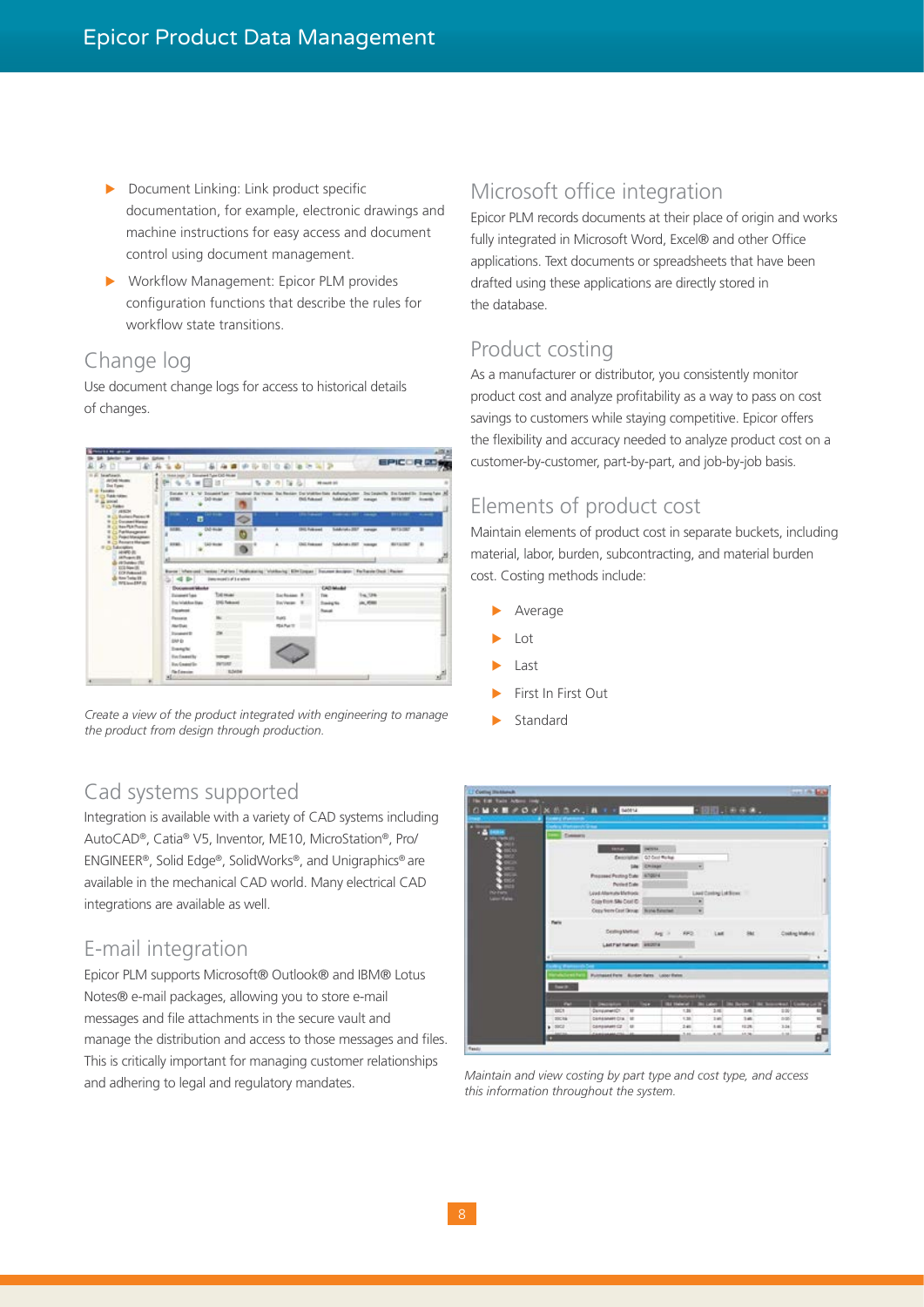## Costing workbench

Manage part costs in a single location. Specialized tools pull in the most recent costs and automatically perform cost rollups. Designed with full audit capabilities, the workbench offers variance analysis prior to posting new cost tables along with the effective dates of the costing changes. The costing workbench offers easy manipulation of resource, resource group, and operation cost.

## Cost set grouping

Group multiple parts together for fast and easy periodic cost updates.

## Multiple and what-if cost sets

Manage multiple cost entries per part with effectivity date per cost set. Optionally generate what-if cost scenarios and review change analysis prior to posting.

## Part cost per plant

Set up a unique cost set for each plant allowing part cost per plant to be closely defined.

## Cost load

Pull in initial cost from previous cost sets and make changes for easier cost adjustments. Cost sets can be generated from alternate BOMs or routings for what-if scenarios.

## Cost rollup

Generate a new cost for a product with an automated cost rollup based on the existing routing for the product and current cost values for material, labor, burden, subcontracting, and material burden. For complex parts with many assemblies, you can specify whether to roll up subcomponents.

 $\triangleright$  Costs Stored: Besides material costs, additional costs for manufactured parts (for example, labor, burden, and subcontracting) are stored and monitored within the BOM structure.

## Use alternate methods

Optionally use alternate routing in performing cost rollup. This is especially useful when generating what-if cost analysis.

## Cost rollup group report

Print what-if changes prior to posting. Review proposed change detail including variance percentage.

## Product Configuration

Product Configuration enables on-the-fly configuration of highly customizable and dimensional products via a straightforward question and answer evaluation. Product Configuration can be accessed from quote entry, order entry, and job entry. It is Webenabled, and is available to users employing Commerce Connect.

## Approval

Formally approve all configurations before they can be put into circulation. When a configuration revision has been formally approved, it can be pulled into a quote, order, or job. An audit trail logs user ID and approval date.

## Bill of materials

Tie a configuration to a BOM structure containing multiple options. Each option can also have rules attached. Rules are executed during entry of a configuration to correctly configure the BOM and routing.

## Revisions

Optionally create unique configurations and rules for each revision of a BOM. Configuration responses are stored with other product information for historical auditing and accuracy.

## Component price lists

Allows you to use the component level price lists as the product is configured.

## Copy/paste

Allows users to copy configurator rules from one module to other (copy/paste).

## Screen input builder

Build custom screens in which product features and other inputs can be entered during quote and order entry. Form controls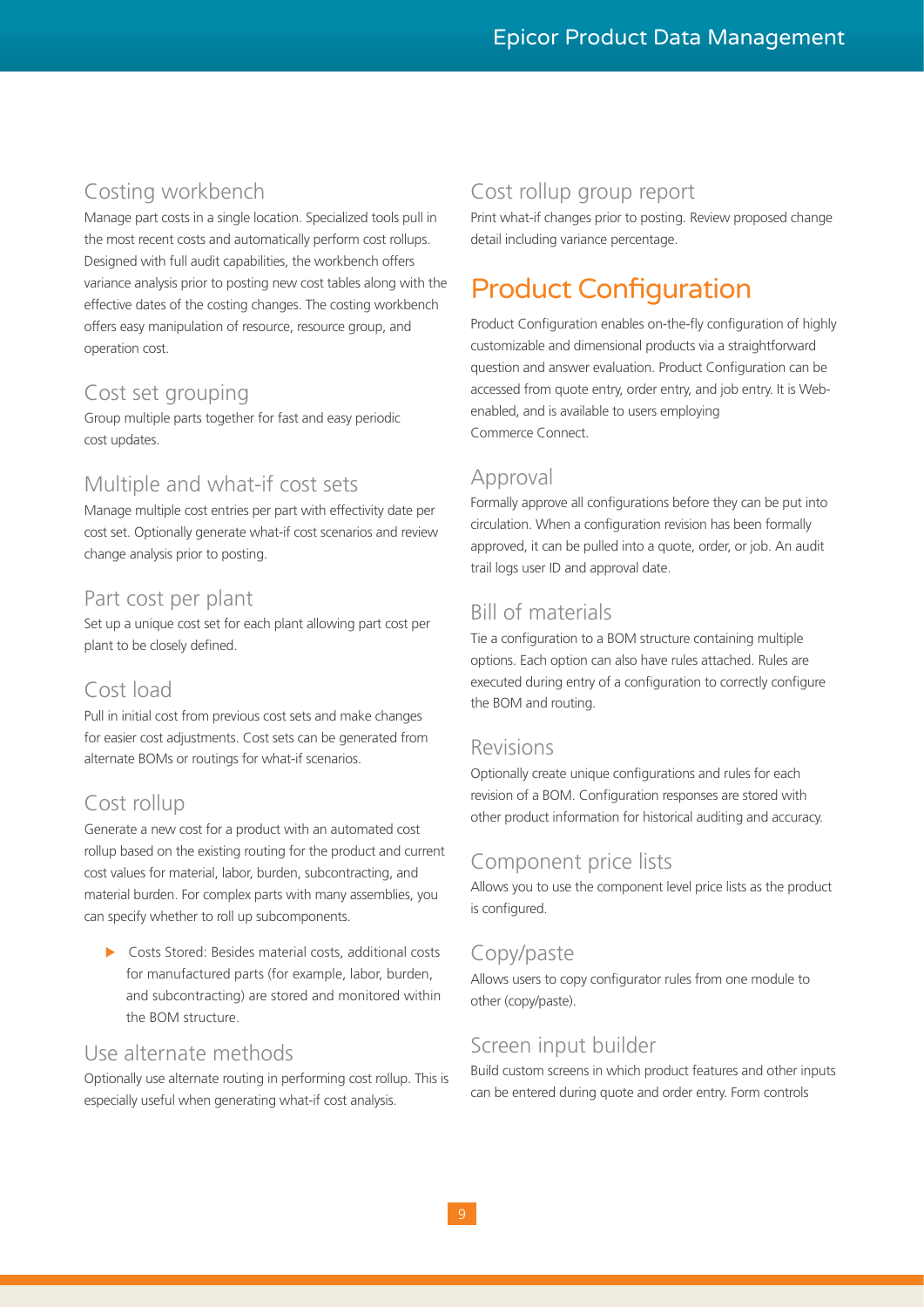(e.g., fill-ins, combo boxes, and toggle boxes) are used to prompt users for data.

## Dynamic lists

Building conditional options is easy with dynamic lists.

## Generic part/multiple rules

Allow use of the same generic part with multiple rules on multiple assemblies.



*Create a view of the product integrated with engineering to manage the product from design through production.*

## Global variables

Provides the ability to hold and use global configurator variables.

## Import/export configurations

Provides the capability to import/export configurations.

## Pricing

Calculate pricing as a product is configured. Either features/ options or rules-based pricing can be applied.

## **Options**

Define the features and options of a product at design time, then customize during quote and order entry.

#### Rules

Build your own unique rules with an easy-to-use expression builder. Process rules during quote and order entry to create an accurate BOM from the features and options selected.

## Add comments to rules

Capability to add comments to document formulas used when creating the rules.

## Keep when rules

Allows for a configuration at all levels of a part, but only for the subassemblies that are stored. Subassemblies have 'keep when' rules.

## MRP inclusion

Configured parts can optionally be included within MRP to help manage mass produced custom product lines.

## Ensure rule accuracy

Test rules and inputs during design mode to eliminate surprises during processing. Full reporting is available as an audit trail.

## Smart part number

Build a smart part string during entry of a configuration to allow easy identification of the options selected.

## Create part numbers

Optionally create actual part numbers in the inventory master file using the configured smart part number. Creating the part automatically eliminates manual entry when a new part is configured and ordered.

## Capable to promise

Configurations are easily confirmed with embedded available to promise and capable to promise capabilities that consider current capacity, MRP and APS.

## Web-enabled configurations

Easily execute configurations over the Web. Configurations can be embedded right in your Web site or in a Commerce Connect Web store, extending capabilities to configure to customers and distributors more easily.